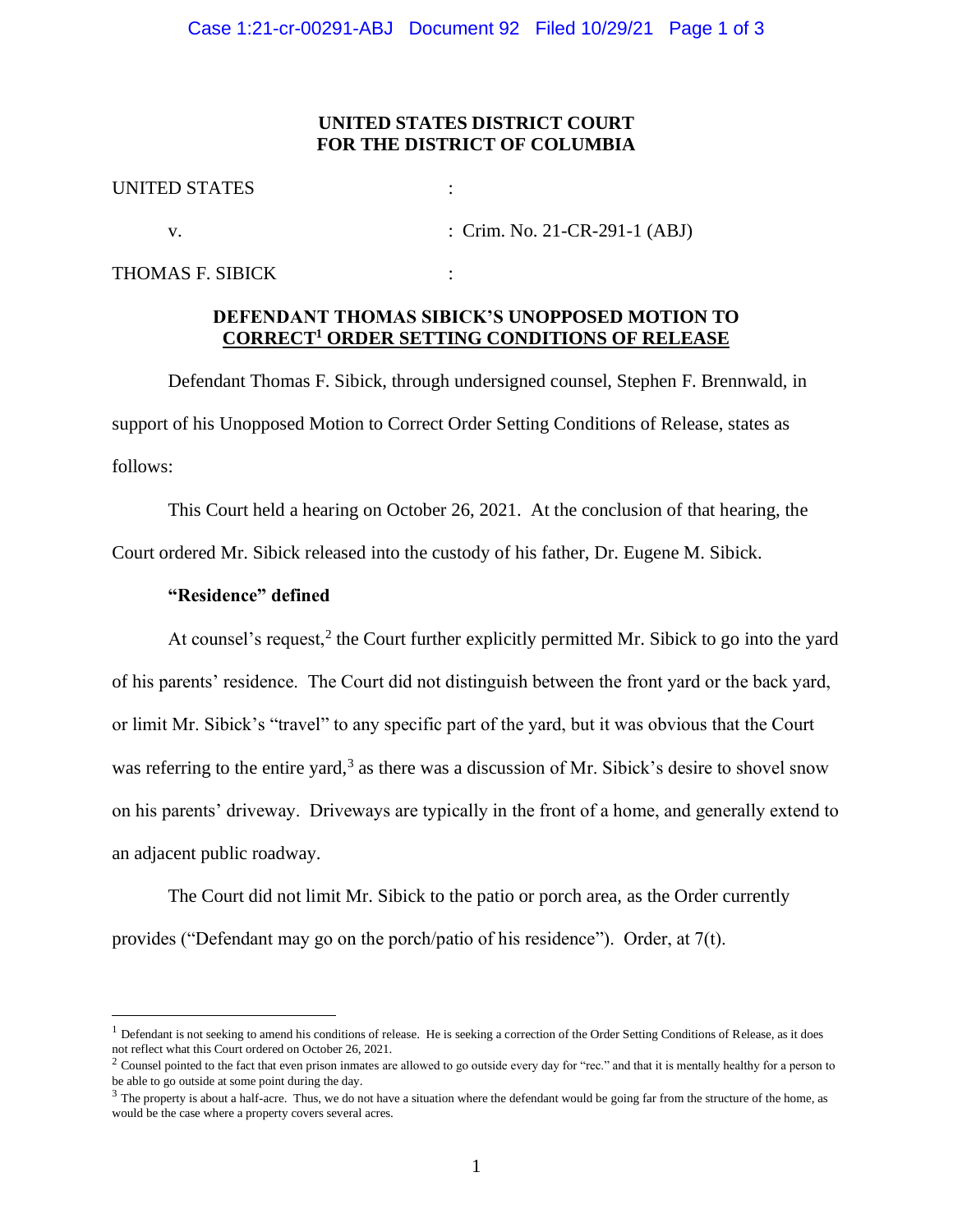#### Case 1:21-cr-00291-ABJ Document 92 Filed 10/29/21 Page 2 of 3

Defendant therefore asks that the release order be corrected to state that "the defendant may leave the home but is confined to the perimeter of the property." If the Court believes that a different choice of words better expresses its intent, that is obviously up to the Court.

#### **Internet-Capable Devices**

The Order further states that "Defendant is not to have access to any internet-capable devices and must surrender any smartphone device .…"

Again, this is not what the Court ordered.<sup>4</sup> The Court prohibited Mr. Sibick from using any social media. It also prohibited him from watching (presumably on television, on a tablet or on any other internet-capable device) any opinion shows or other political content, whether from Fox or MSNBC (or obviously any other source), and from attending any political rallies. It did not forbid him from being able to access the internet.

Mr. Sibick has indicated to counsel that he does not want to engage in any conduct that could even remotely be considered to be a violation of this Court's Order, but because the written order does not comport with the Court's order from the bench, he seeks a correction of that order with respect to this provision as well.

Mr. Sibick will likely need to access the internet either for a job search, for remote work (if applicable), or for other lawful purposes (to listen to a sports broadcast or music on the radio or on his phone), and there is no reason that he should not be able to do so. Conditions of release should not be more restrictive than necessary, and in this case, barring Mr. Sibick from using any internet-capable device is not appropriate (or what the Court ordered).

The defendant does not have any objection to the monitoring, tracking, or other surveilling of the sites he visits on any device. This is a provision that is sometimes imposed,

<sup>&</sup>lt;sup>4</sup> This specific provision is not atypical in release orders, but it is not what the Court ordered in Mr. Sibick's case.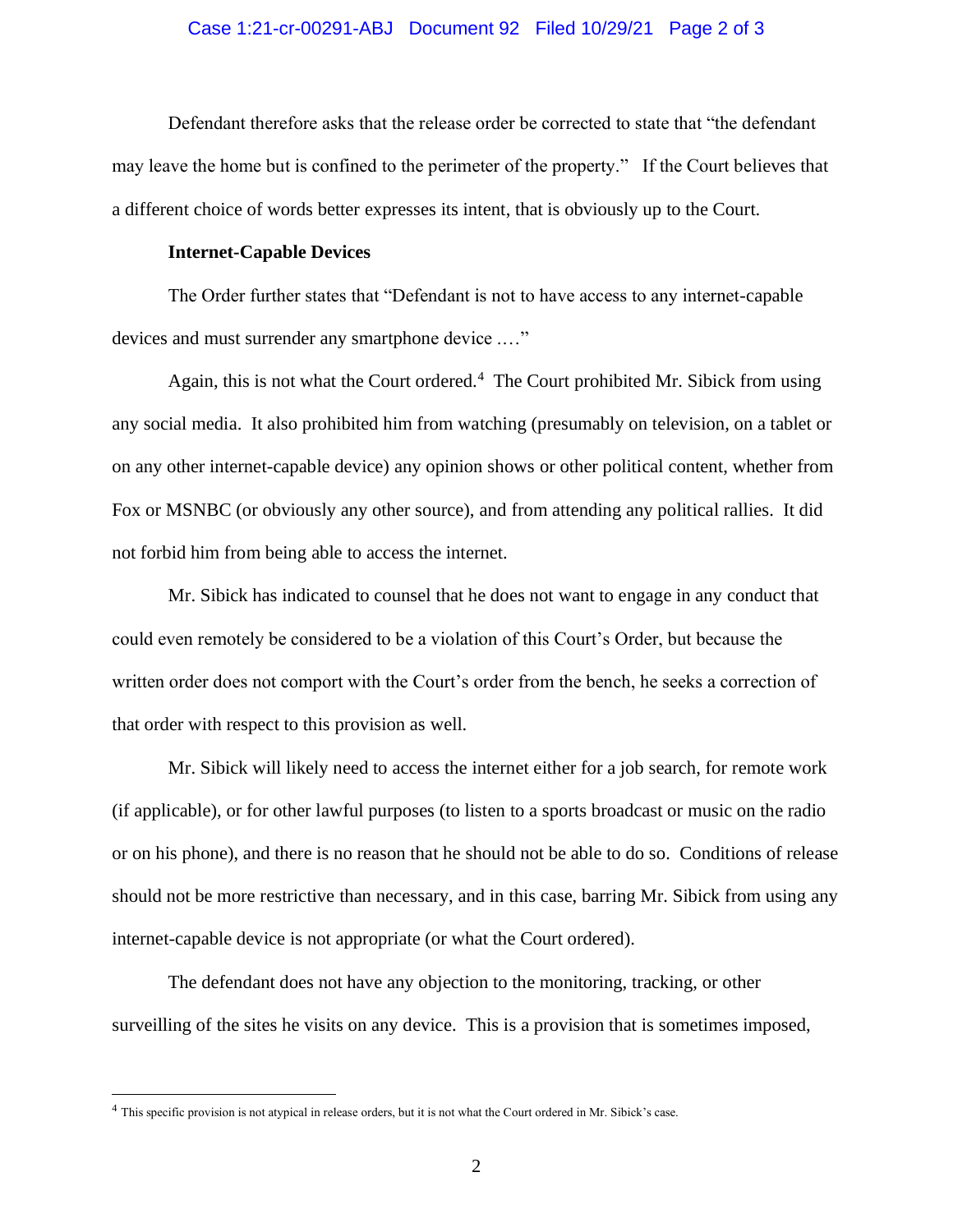### Case 1:21-cr-00291-ABJ Document 92 Filed 10/29/21 Page 3 of 3

and Mr. Sibick has no reason to object to such monitoring if the Court believes that this is necessary.

As noted in the title of the motion, the government does not oppose this motion, as its memory of the Court's statements at the October 26, 2021 is the same as that of undersigned counsel.

WHEREFORE, in light of the foregoing, defendant asks this Court to correct the Order

Setting Conditions of Release, and seeks any other relief this Court deems just and proper.

Respectfully submitted,

/s/

Stephen F. Brennwald, Esq. Bar No. 398319 Brennwald & Robertson, LLP 922 Pennsylvania Avenue, S.E. Washington, D.C. 20003 (301) 928-7727 (202) 544-7626(facsimile) E-mail: sfbrennwald@cs.com

### CERTIFICATE OF SERVICE

I HEREBY CERTIFY that a copy of the foregoing was sent by ECF, this 29<sup>th</sup> day of October, 2021 to the U.S. Attorney's Office, 555 4<sup>th</sup> Street, N.W., Washington, D.C. 20530, and to all counsel of record.

/s/

Stephen F. Brennwald